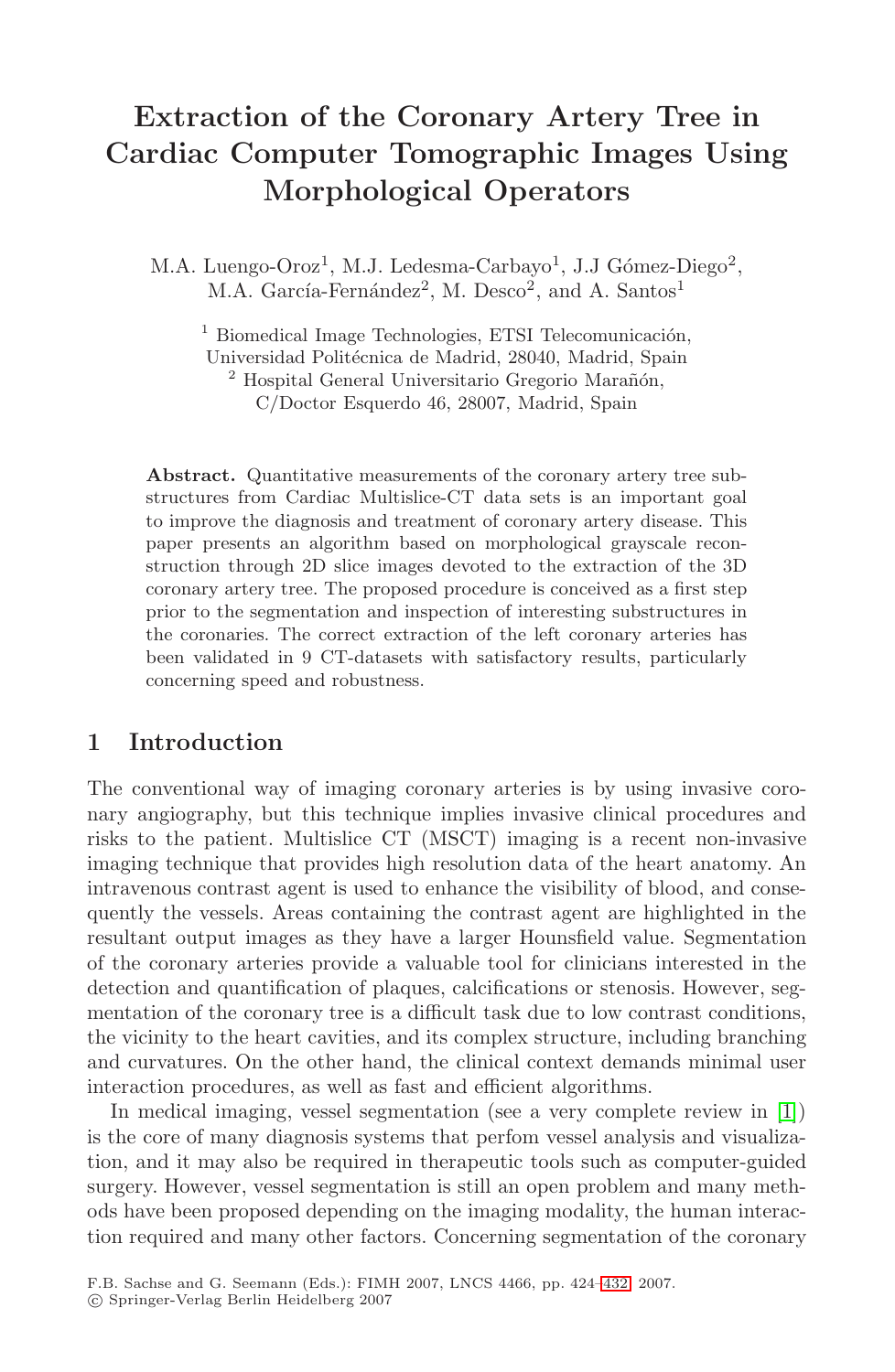tree from MSCT, in [\[2\]](#page-8-2) the segmentation is achieved using a combination of thresholding, region-growing, and morphological operations. Although a very good visualization interface is provided, the segmentation algorithm uncorrectly selects areas that do not belong to the coronary tree. In [\[3\]](#page-8-3), a particle-based approach to vessel segmentation is performed with interesting results, but non principal branches are missed. Regarding other segmentations methods, we find that level-sets are not suited for real-time applications as they are computationally time-consuming; parametric cylindrical models may not be suited for the non-linear vessel structures and region-growing techniques may be sensitive to local conditions. Because of these difficulties for the accurate detection of the whole coronary tree, we propose to decompose the segmentation task in two different phases; a first phase would deal with the extraction of the coronary tree and in a second phase the coronary substructures would be segmented and classified into regions such as lumen, plaque or calcium. In this paper we propose a solution to the first phase of this scheme using a fast segmentation technique based on mathematical morphology that extracts the 3D coronary tree from an initial seed point given by the human expert. In order not to bias the posterior quantitative segmentation two important requirements for the extraction method should be taken into account: not losing any coronary information and maintaining the local intensity differences. On the other hand we also make the hypothesis that the vessel is a causal structure in the sense that there is no possibility for the artery to grow backwards. It should be noted that the extraction of the coronary tree is very useful on its own as it clearly facilitates the visual inspection of the coronaries with minimal user interaction through longitudinal and transversal sections or using rendering techniques.

This article is organized as follows: firstly, we present the MACTSE (Morphological algorithm for causal tubular structures extraction) algorithm used for the coronary tree extraction giving the implementation details. Then we present and discuss the results on 9 clinical data sets in which the correct extraction of the left coronary arteries has been evaluated by an expert.

## **2 Morphological Algorithm for Causal Tubular Structures Extraction (MACTSE)**

#### **2.1 Theorical Framework**

Mathematical morphology is a nonlinear image processing technique based on geometric analysis that allows to incorporate to the algorithms a priori knowledge of shapes, such as the narrow tubular branching structures of the coronary tree. A tutorial on the technique can be found in [\[4\]](#page-8-4). These techniques have been widely used in vessel extraction with successful results [\[5\]](#page-8-5) and also in segmentation and quantification of 2D angiograms [\[6,](#page-8-6)[7\]](#page-8-7). Morphological grayscale reconstruction methods through 2D slice images have been previously used in [\[8\]](#page-8-8) for the segmentation of the airway tree with successful results. In the case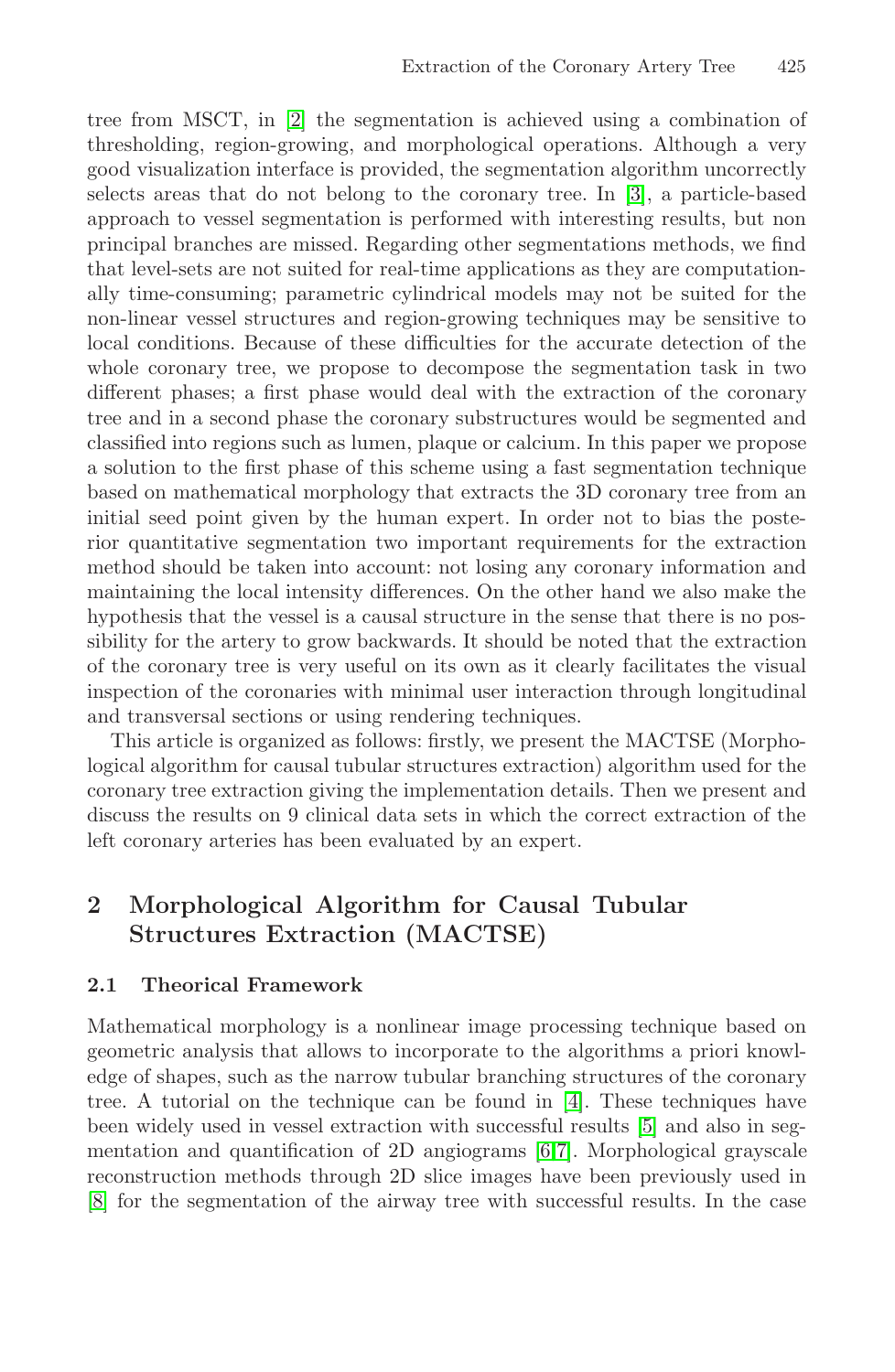of the coronary artery tree, the image conditions are different as there are not as many scale changes in the coronary arteries as in bronchia and the existence of other surrounding structures may compromise the segmentation process. In order to solve this challenging problem we propose to use a 2D morphological reconstruction by dilation that is propagated through the slices. A priori information of the coronary radius and the z-axis sampling is used to define the size of the object that is being searched and the area of search in the next slice respectively.

### **2.2 General Architecture**

The proposed procedure can be sketched in the following steps (see fig. [1\)](#page-2-0):

- 1. The human expert selects a seed point in the first slice where the coronary artery is found.
- 2. The proposed segmentation method (detailed in section 2.3) is performed from the seed point in the 2D slice i.
- 3. A set of potential seed points is automatically generated for the morphological segmentation of the slice  $i + 1$ .
- 4. Steps 2 and 3 are repeated until there are no potential seeds for the prolongation of the tubular structure.



**Fig. 1.** Scheme of the architecture of MACTSE

#### <span id="page-2-0"></span>**2.3 Implementation Details**

In order to clarify nomenclature, we introduce some basic morphological operators that can be applied to an image G. The two elementary operations are dilation  $\delta_B(G)$  and erosion  $\varepsilon_B(G)$  and can be composed together to yield a new set of operators given by opening  $\gamma_B(G) = \delta_B[\varepsilon_B(G)]$  and closing  $\varphi_B(G) = \varepsilon_B[\delta_B(G)]$ . Morphological openings (closings) filter out light (dark) structures from the images according to the predefined size and shape criterion of the structuring element.

The main morphologic al operator we use is the morphological reconstruction by dilation [\[9\]](#page-8-9) which consists in an iterative process of geodesic dilations of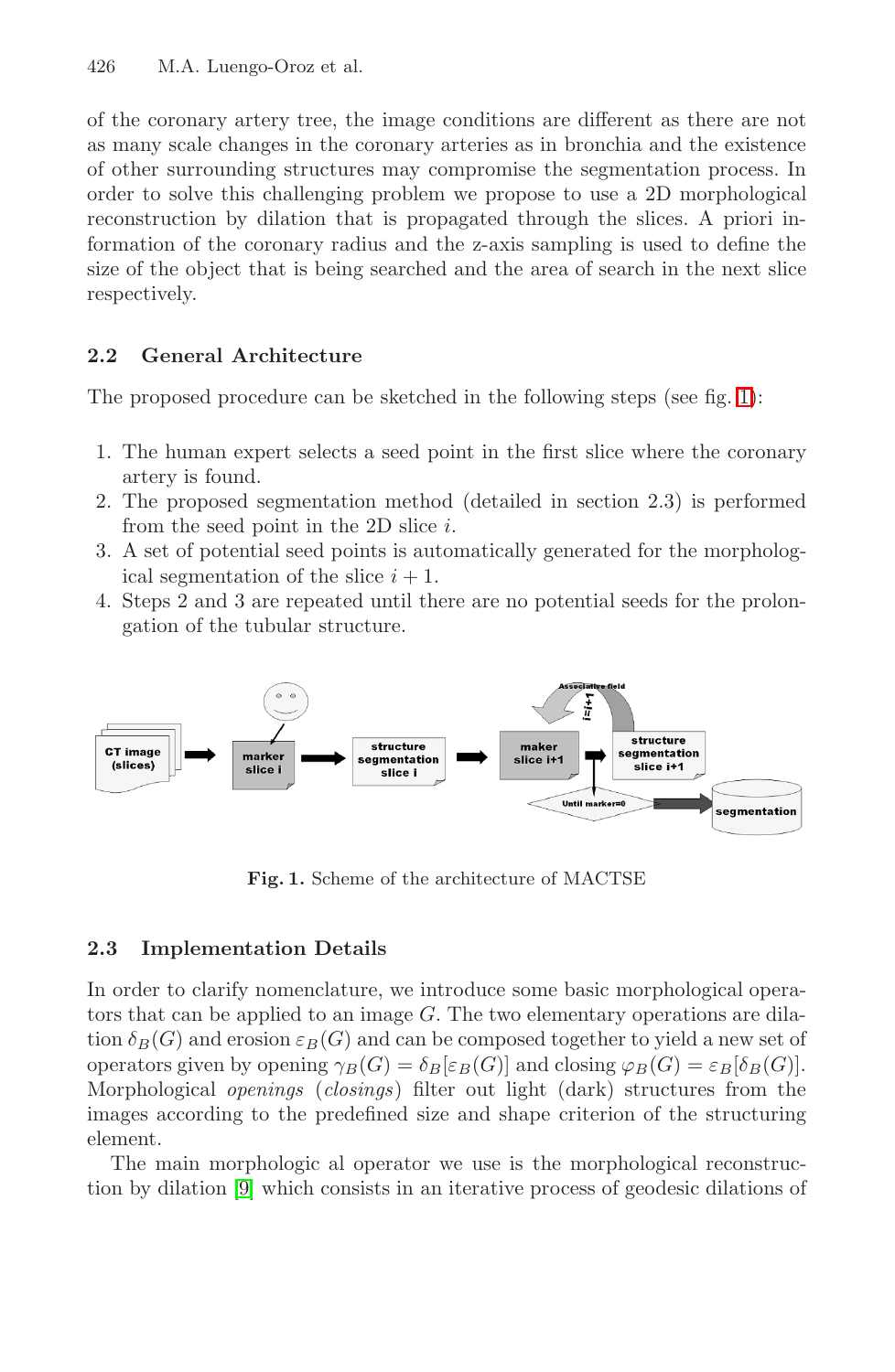the marker image inside the source image until stability. We denote by  $M$  the marker image generated from the seed points. The geodesic dilation of size  $k$ with structuring element  $B$  of the marker image  $M$  with respect to the image  $G$ is  $\delta_G^k(M) = \delta_G^1(\delta_G^{k-1}(M))$ , where  $\delta_G^1(M) = \delta_B(M) \wedge G$ ;  $\delta_G^1(M)$  indicates a dilation of image  $M$  by the structuring element  $B$  restricted to  $G$ . The reconstruction by dilation of image G from marker M, is denoted  $R_B(M, G) = \delta_G^k(M)$  where k is chosen such that  $\delta_G^k(M) = \delta_G^{k+1}(M)$  (idempotence).

Hereafter we present the MACTSE algorithm (see an example in fig. [2\)](#page-3-0). Let  $S_i$  be the first slice where it is possible to find a coronary artery,  $M_i$  the seed selected by the human expert and  $B_r$  is a disc structuring element of radius r. MACTSE works as follows:

- A) **Segmentation of the 2D slice**  $S_i$ . A reconstruction by dilation is performed on the original image highlighting the marked regions  $(M_i)$  (see fig. [3\)](#page-4-0). Then the top-hat opening by reconstruction is used to extract only the bright sections of tubular-like structures  $(SG_i)$ .
	- 1.  $(IR_i) = R_{B_1}(M_i, S_i)$
	- 2.  $(SG_i) = (IR_i) R_{B_1}(\gamma_{B_{\mu_1}}(IR_i),IR_i)$
- B) **Generation of potential seed points for the segmentation of slice**  $S_{i+1}$ . The new seed points for the following slice segmentation will be generated searching in an area of higher probability that is obtained from the segmentation of slice  $S_i$ . We denote this region as associative field  $A_i$  and it is created by the dilation of the binary mask of the segmentation of the slice



<span id="page-3-0"></span>**Fig. 2.** MACTSE procedure example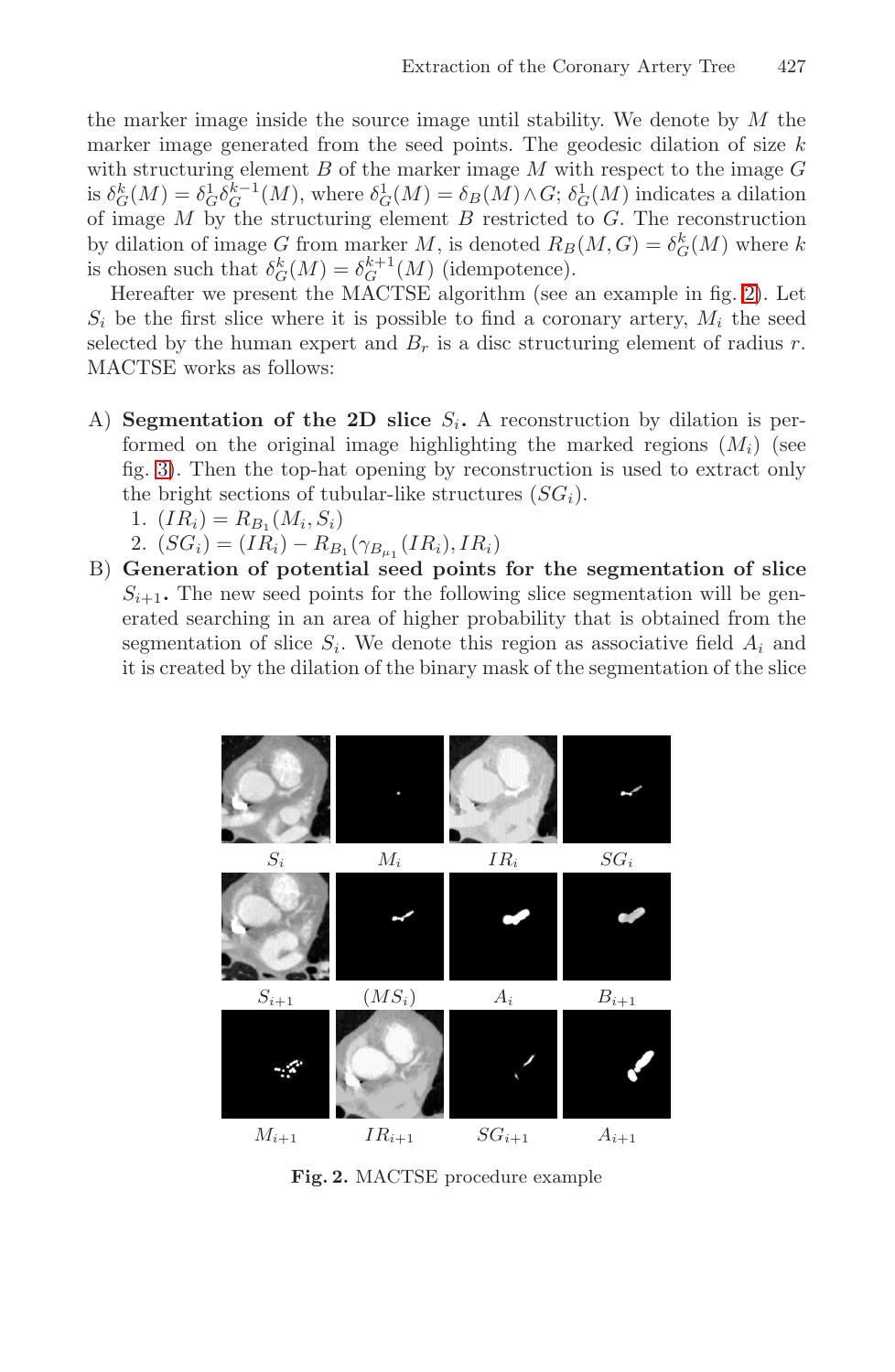$S_i$  thresholding with a value  $\lambda$ . Then the selected seed points correspond to the regional maxima from the intersection of the associative field  $A_i$  and  $S_{i+1}$ .

- 3.  $(MS_i) = Threshold_{\lambda}(SG_i)$
- 4.  $(A_i) = \delta_{B_{\mu_2}}(MS_i)$
- 5.  $(B_{i+1})=(S_{i+1}) \wedge (A_i)$
- 6.  $(M_{i+1}) = RegionalMaxima(B_{i+1})$
- C) **Stopping criterion.**The process (A) and (B) are repeated until no potential seed points for the next slices are generated.
	- 7. If  $(M_{i+1}) = 0$  then [end] else repeat steps 1 to 6 for  $[(M_{i+1}, S_{i+1})]$

Notice that the output is not a binary segmentation, but a grey-level reconstruction of the regions with levels of intensity in each slice corresponding to the difference from the vessel to the background (the plateau around the vessel).



**Fig. 3.** Scheme of the segmentation of the vessel candidates in one slice

<span id="page-4-0"></span>Prior knowledge from the image characteristics is used to adjust the algorithm parameters  $\mu_1$  and  $\mu_2$ (see fig. [4\)](#page-5-0). These values correspond to the radius of the structuring elements used in the steps 2 and 4. On the one hand, we define the concept of associative field as the region where there is high probability to find the continuation of the vessel. It is adjusted depending on the distance between two slices,  $\mu_2 = f(\Delta Z_{slice(i), slice(i+1)})$ . This parameter allows tracking the tubular structure even in undersampled z-axis images where the continuation of the tube is not so closely aligned in two consecutive slices. On the other hand, the fact that all the cross-sections of a cylinder have at least one direction of a size equal to the diameter is used to adjust the size parameter  $\mu_1$ .

Generally, the segmentation results may be mathematically described as a function of the parameters regarding the property of ordering preservation of morphological operators. These order relationships allow us to construct a hierarchy of embedded segmentations with increasing segmented volume and details by modifying  $\mu_1 \uparrow, \mu_2 \uparrow$  or  $\lambda \downarrow$ . Regarding the dependence on the parameters we find that if  $\mu_1 \uparrow$  or  $\lambda \downarrow$ , smaller structures are detected: overdetections may occur and all the small branches are tracked. If  $\mu_2 \uparrow$ , more potential vessel candidates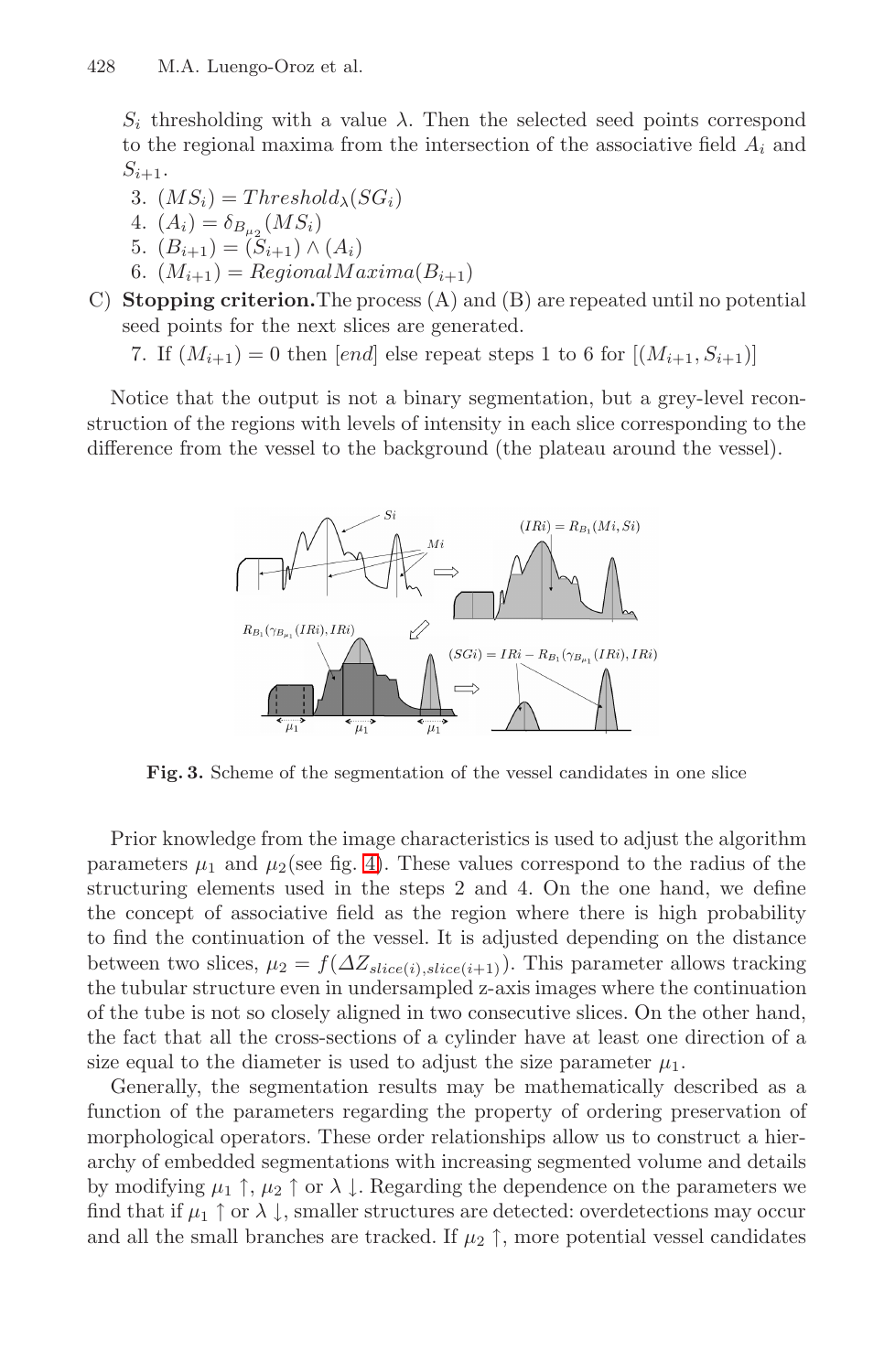

<span id="page-5-0"></span>**Fig. 4.**  $\mu_2$  and  $\mu_1$  are the radius of the ball structuring elements used to define respectively the associative field and the tubular vessel size

are marked and consequently more details are captured. Modifying parameters in this way allows the user to tune the algorithm easily because of these order relationships and the small variability of each parameter.

### **3 Coronary Artery Segmentation from CT-Images**

#### **3.1 Data Analyzed**

The reconstruction algorithm has been tested on 9 3D-MSCT data sets. The images were acquired with a Toshiba Aquilion 16 CT scanner with a slice resolution of  $0.5mm$  and a slice spacing of  $0.5mm$  (isotropic). Five of the cases present minimal or inexistent lesions. The other four cases present medium or severe problems. The original data has a size of  $512x512$  in the horizontal plane and between 200 and 300 slices for the z-axis. No pre-processing has been done in the images. The number and length of visible coronary artery segments differs largely in the set of patient data particularly in the pathological cases. We restricted the analysis to the left coronary arteries: the left anterior descending (LAD) coronary artery and the left circumflex (LCX) coronary artery and their branches. The coronary extraction results have been visually evaluated by an expert.

#### **3.2 Extraction Results and Discussion**

Table [1](#page-6-0) shows the expert evaluation of the severity of the lesions and image quality of the 9 data sets analyzed, together with the assessment of the extraction results. The main branches LAD and LCX are correctly extracted in all cases but patient f. The extraction is satisfactory both for the coronaries without lesions (see fig. [5\)](#page-6-1) and for pathological cases (see fig. [6\)](#page-7-0). The misdetection of LAD in patient  $f$  is due to the low image quality, severe lesions and mainly to the presence of a stent that make the signal to be very fuzzy in one slice.

The algorithm parameters have been manually tuned in each case in order to achieve the best reconstruction. In all the cases the optimal choice for the three parameters corresponds to the following range:  $\mu_1 \in \{8, 9, 10\}, \mu_2 \in \{2, 3, 4\},\$  $\lambda \in \{1, 2, 3\}$ . A choice of  $\mu_1 = 8, \mu_2 = 3, \lambda = 3$  provides acceptable results detecting the main branches in 5 of the cases. The small range of variability of the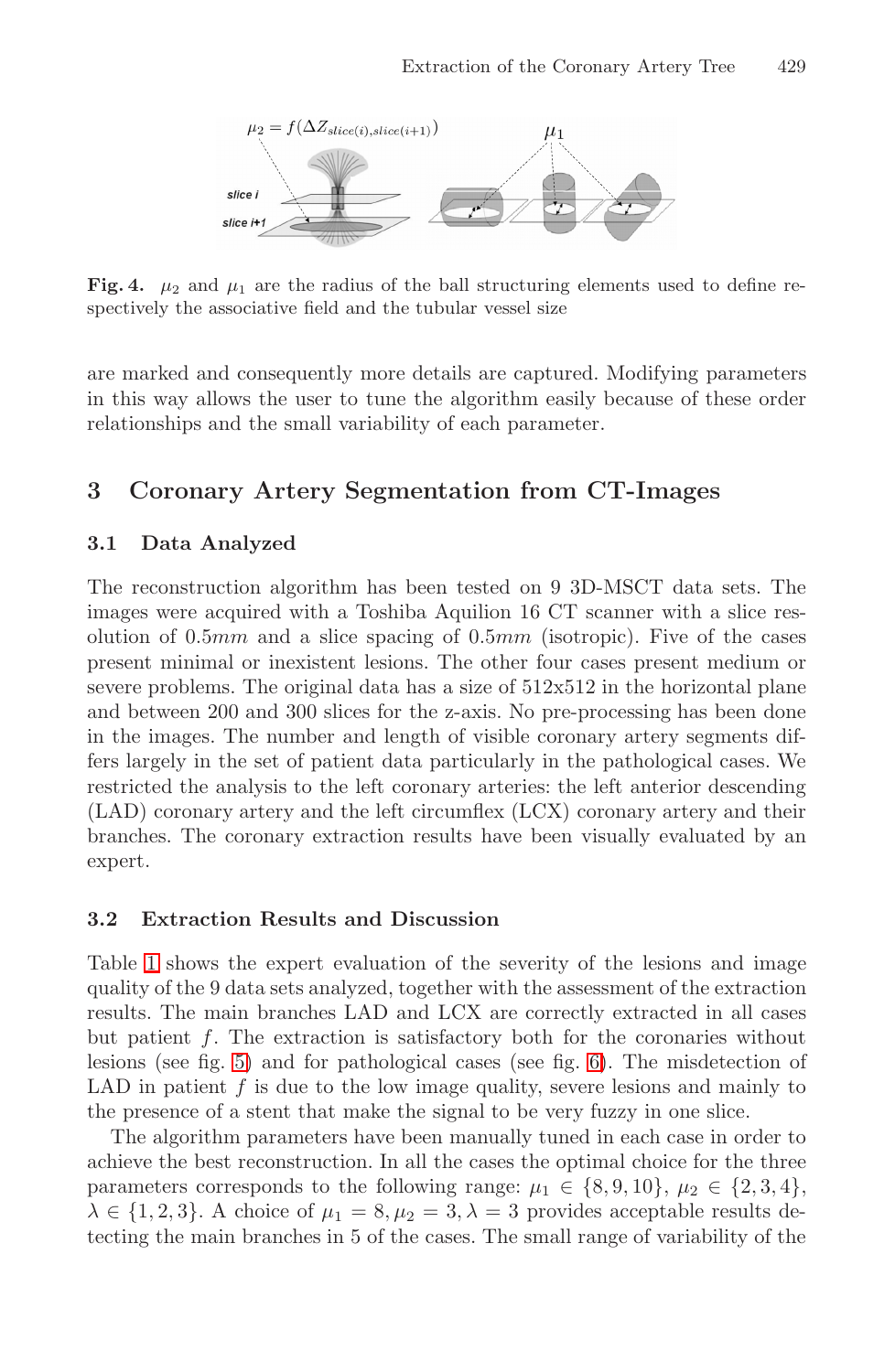<span id="page-6-0"></span>**Table 1.** Segmentation results. Legend: (i) Severity of the pathology: no calcium(1)multiple lesions(4); (ii) Image quality:  $bad(1)$ -excellent(4); (iii) Main branches detection: Yes/No; (iv) Artifacts: No/Ventricular wall - W (in parenthesis the starting point of the artifacts expressed as a proportion of the heart length)/Vein ; (v) Small branches tracking:  $poor(1)$ -excellent $(4)$ 

|   |               |   |        |                  | Patient Severity Image quality Main branches Artifacts Small branches |
|---|---------------|---|--------|------------------|-----------------------------------------------------------------------|
| a |               |   | Yes    |                  |                                                                       |
|   |               |   | Yes    | $W(\frac{3}{4})$ |                                                                       |
| C |               |   | Yes    |                  |                                                                       |
|   | $\mathcal{D}$ |   | Yes    | No               | റ                                                                     |
| е | 2             |   | Yes    | $W(\frac{2}{3})$ |                                                                       |
|   | 3, stent      | റ | NO LAD | No               |                                                                       |
| g |               |   | Yes    | No               |                                                                       |
| h |               |   | Yes    | $W(\frac{1}{2})$ | З                                                                     |
|   | 4, stent      |   | Yes    | W                |                                                                       |



<span id="page-6-1"></span>**Fig. 5.** Left coronary tree without lesions. Video renderings are available at www.die.upm.es/im/videos/CT/.

parameters could be interesting for the implementation of a user interaction interface in order to perform the fine tuning. The main drawback of the algorithm is the extraction in most of the cases of regions that do not correspond to the coronaries in the lowest half of the vessel tree. In cases  $b, e, h, i$ , these regions correspond to structures located in the low ventricular wall with granulated texture that is interpreted by the algorithm as potential bifurcations of the artery. In cases  $a, c$  a vein that crosses very near the arteries is selected. This overdetection could be avoided tuning the parameters, however the smaller branches wouldn't be detected.

The main advantages of the proposed approach in comparison to other methods, specially those who work with the 3D volume, is its independence from intensity variations during the acquisition procedure. Because of the local nature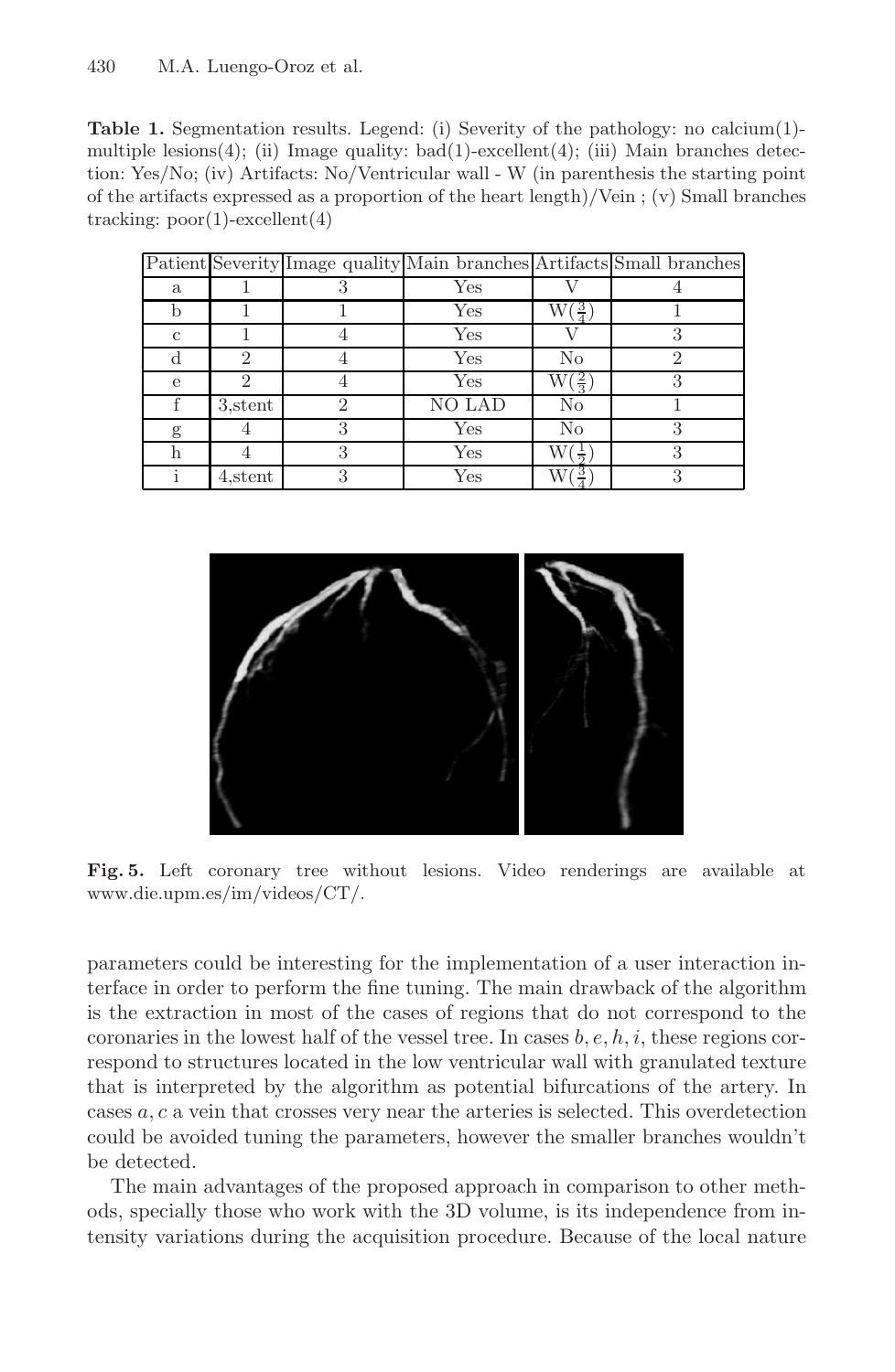

<span id="page-7-0"></span>**Fig. 6.** Left coronary tree with severe calcifications. The isosurfaces superimposed to the rendering are at calcium-level intensity.

of the residues of the morphological reconstruction during the 2D slice analysis, the algorithm is able to follow the arteries in the presence of intensity changes between two slices (which is an important problem for the commercial stations). The algorithm also behaves in a robust way in presence of horizontal shifts between two slices because the associative field permits to track the vessel even if it is misaligned. Concerning computational efficiency, reconstructions are performed in less than 15 seconds in a PentiumIV 3.2GHz, RAM-2GB.

### **4 Conclusions and Perspectives**

The proposed algorithm performs an efficient extraction of the coronary tree from a seed-point initialization. The algorithm is designed to minimize the loss of interesting structures, but in some cases overdetects adjacent regions in the more distal areas of the tree. It behaves in a robust way in the presence of intensity variations or displacement shifts. It works well also in  $z$  subsampled volumes, a feature that could be used either to gain speed or to reduce the radiation dose to the patient. A larger validation process including different pathologies should be done. Concerning MACTSE, the most interesting improvement would be to modify the dilation that provides the associative field by deforming the structuring element according to the direction of the vessel in previous frames. Further developments will be devoted to assist in the diagnosis of unhealthy arteries with quantitative data. Current state-of-the-art measurements in order to obtain a quantitative estimation of stenosis or aneurysms are based on crosssectional areas of vessels at different locations[\[10\]](#page-8-10). These measurements are strongly dependent on the estimation of the central axis which is a sensitive task specially in the presence of stenosis. As an alternative methodology, our future workplan is to develop directly a three dimensional classification in the extracted coronary tree based on the Hounsfield density values associated to each tissue and to measure volumetric parameters.